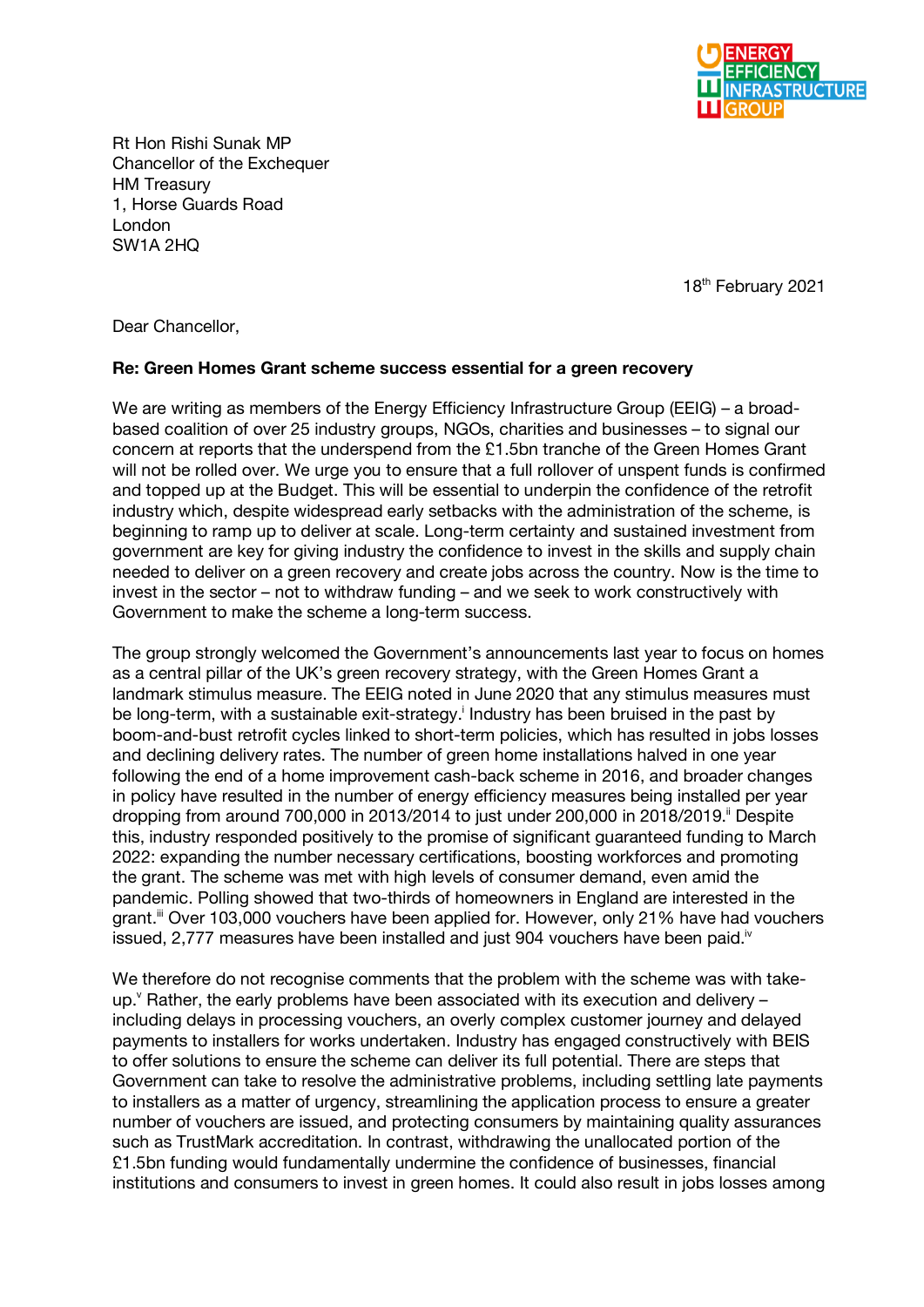

firms who have invested in the scheme, with delayed payments to installers already putting iobs at stake.<sup>vi</sup>

Ministerial comments that the underspend will not be rolled over are at odds with earlier signals that the Government would support the scheme into the long-term. When the Government committed to extend the scheme for a year, it was noted: *"The PM's extension for the Green Homes Grant is until the end of March 2022 for the £1.5bn voucher element, and until the end of December 2021 for the £500m Local Authority Delivery element."*vii This commitment – which provided much-needed confidence to industry to continue investing in the scheme – now appears to have been rescinded.

Only a long-term programme can provide the economic, social and environmental benefits associated with a focus on green homes, ill support the Government's important levelling up agenda and make real progress towards achieving the net zero target. A well-executed home decarbonisation programme could support nearly 200,000 green jobs to 2030 in energy efficiency and low carbon heat across the UK.<sup>ix</sup> Larger and more widespread energy cost savings can reduce household energy expenditure by £7.5bn per year, freeing up money to boost household spending in other areas.<sup>x</sup> This in turn can drive economic expansion and support job creation in the wider economy. The success of the Local Authority Delivery element of the scheme further shows that now is not the time to halt momentum on the green home agenda.

The UK has made commitments to a green recovery, and risks undermining its credibility on the global stage at the COP26 and G7 summits if it allows its keystone green stimulus measure to fail. We therefore urge you to confirm that the Green Homes Grant underspend in 2020/21 – potentially £1.4bn – will be rolled over in full at the Budget, with commitments to bring the total committed to buildings decarbonisation to £3.6bn in 2021/22. <sup>xi</sup> To get on track to net-zero, a further £11.3bn is needed to support this infrastructure priority for the remainder of this Parliament over 2022/23 to 2024/25, alongside confirmation of the Homes Upgrade Grant and social housing decarbonisation fund pledges from the Conservative Manifesto.

We would welcome the opportunity to meet with you to discuss these points further and how the Energy Efficiency Infrastructure Group can support the Treasury's mission to build back better. If this is of interest, we can be contacted at sarah@theeeig.co.uk.

Yours sincerely

**Sarah Kostense-Winterton Chair, The Energy Efficiency Infrastructure Group**

sarah@theeeig.co.uk +447771 570808 www.theeeig.co.uk

## **About the Energy Efficiency Infrastructure Group**

The Energy Efficiency Infrastructure Group is a growing and broad-based coalition of over 25 industry groups, NGOs, charities and businesses asking for rapid improvement in energy efficiency policy for UK homes and buildings. While it represents the views of the EEIG as a whole, this letter does not necessarily represent the views of its individual members.